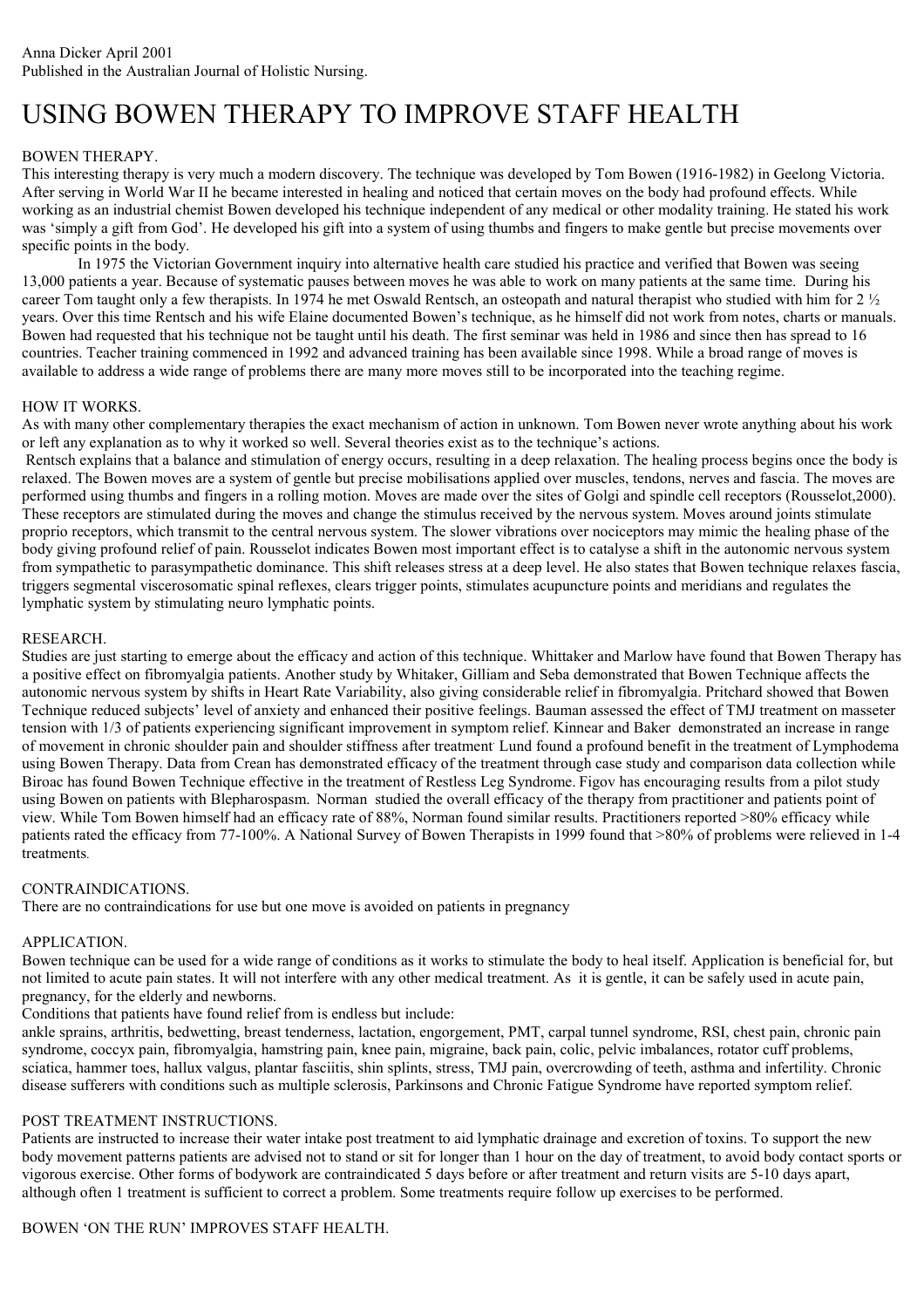Working in the Community Health setting the author gave many of the staff brief Bowen interventions for minor ailments. 21 staff at Byron Bay and Mullumbimby Community Health were known to have received Bowen Therapy from 1 of 2 Bowen Therapists on staff in the past 12 months. These were largely once off sessions performed 'on the run'. These staff were surveyed by questionnaire.

18 staff responded to a questionnaire -a response rate of 86%

| Problems treated were:- |   |
|-------------------------|---|
| Headache                |   |
| Shoulder pain           |   |
| Back pain               | 6 |
| Respiratory problem     | 1 |
| Sore neck               | 5 |
| <b>Stress</b>           | 5 |
| Ankle pain              | 1 |
| Other                   |   |
|                         |   |

Staff were asked if treatment improved their ability to work that day.

| Yes    | 14 | 78% |
|--------|----|-----|
| No     |    | 6%  |
| Unsure |    | 18% |

| Did the treatment provide significant relief? |    |        |
|-----------------------------------------------|----|--------|
| Short term relief                             | 6  | 89%    |
| Long term relief                              | 10 | 56%    |
| No relief                                     | 2  | $12\%$ |

It is to be noted that this efficacy rate of 89% compares favourable with Tom Bowen's own results and those confirmed by Norman's research and the national Practitioner survey of 1999.

All respondents said they would accept a Bowen treatment at work for a similar or other problem.

Some of the comments received were: "surprised that so little movements provided such relief", "kept me at work –without treatment may have gone off on sick leave", "saved a workers comp. claim", "I was surprised how effective it was". One staff member who felt on the edge of a 'mini' collapse wrote "the lightness in my back and limbs was amazing. I felt like I could leap and recalled this is how I felt in my 20s –I am now 42- so a great outcome for me was to have my body NOT collapse and to experience a 'flashback' of how a well maintained healthy me could feel". This was astounding feedback from brief treatments that in many cases took about 7 minutes.

### BODY AND SOUL PROJECT

The encouraging results of this survey led to a proposal to commence a Health Promotion project for staff. This was called BODY & SOUL. The program was widely advertised and any staff working for the Byron Bay and Mullumbimby Health Service were invited to book in for treatments. Two therapists worked out of the physiotherapy room from 8-8.30am Monday to Friday. The program started on December 11<sup>th</sup> 2000 and ran for 6 weeks. The project was run as a formal health promotion project with the objective of lowering staff stress levels. however it was also hoped that some physical problems would also be alleviated during the treatment process.

Staff were asked to fill out a questionnaire detailing any health problems and a self evaluation of where they felt their stress levels were on a scale of 1-10. Treatments were offered weekly. At each presentation staff were asked to evaluate the effects of the last treatment.

Over the 6 weeks there were 30 staff treated with 90 treatments being given. Some people had 1 treatment, some had 6. The minimum number of people being treated a day was 1 and maximum was 6. Treatment times were strictly adhered to because of the physiotherapists needing the room straight after the session. Treatments took 20 – 30minutes. Clothing was not required to be removed which was useful to hospital staff who were often being released in working time. Other staff came before work or on their days off.

Again the program was enthusiastically received with the majority of staff members reporting a beneficial effect of some sort. It has certainly got some Health Managers thinking about the benefits of a staff program such as this as staff are feeling valued and happier. Evaluation surveys are now being written up and returned.

There is plenty of anecdotal evidence to prove that this project was a success. One staff member who rated himself with a stress level of 10 out of 10 felt that the treatment reduced his stress level to zero – a fact happily noticed by work colleagues! Most staff reported a marked drop in their stress levels and an improvement in their physical problem. As an aging work force there were plenty of physical problems reported that were not being actively treated. Comments received during the course of the 6 week program and in the early survey returns were evangelistic in their praise of how personal stress levels had dropped. Most staff felt the program to be a great morale booster and a team building exercise. The benefits of quiet reflective time and non sexual touch are an area that warrants more thought. While the program was a big commitment for the 2 Bowen Therapists, both felt incredibly energised after each session and well prepared for the day ahead.

### WHAT NOW?

Where to from here? Once the evaluation of the Body and Soul project has been completed, a long term program should be considered. This is quite a cheap program to run, able to treat several people at a time, needing only beds and a therapist, but producing maximum results. It could be a significant tool in keeping an aging health workforce on it's feet. One does not have to have a physical problem to enjoy the benefits as has been clearly demonstrated by this project.

### VISION FOR THE FUTURE.

Bowen Therapy is cheap to learn and cheap to administer. You can do no harm with Bowen, everybody can benefit from it and anyone can learn it. What a powerful therapy to teach to people in countries with few resources. What a wonderful tool to work with when treating the elderly and chronically ill. What a help for parents to keep their children healthy. What a simple way to aid in stress management. With the